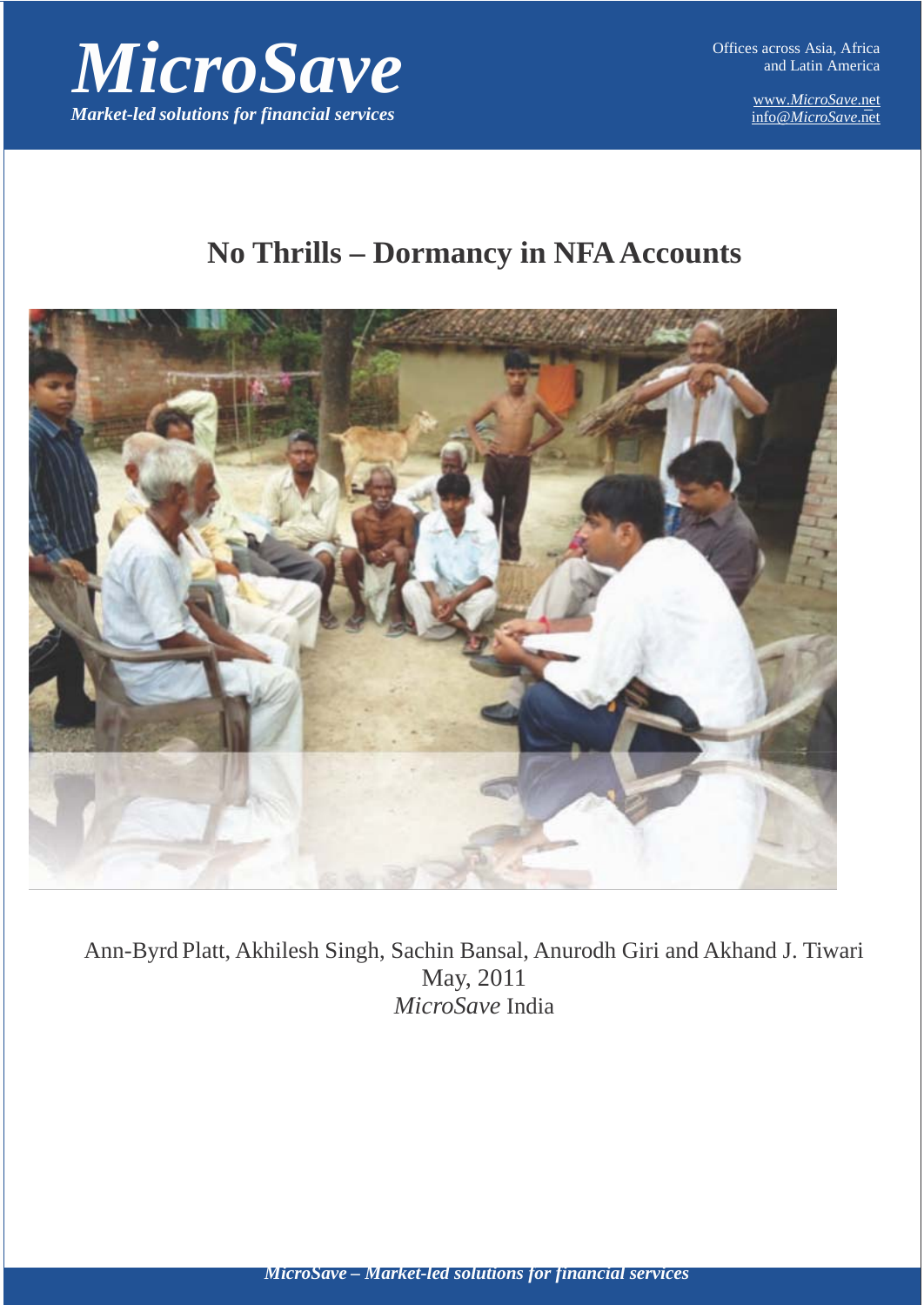# *No Thrills – Dormancy in NFAAccounts*



Five years ago, the Reserve Bank of India (RBI) introduced No Frills Accounts (NFAs). This is a useful moment to review the current state of these accounts and how they might work better. Toward this end, *MicroSave* has spent recent months researching NFAs around the country.

### Findings include:

- **Despite an impressive number of NFA account openings**, approximately 50.6 million with balances of Rs.53,860 million1 - too many are only used for withdrawing government benefits and wages such as NREGA.2 **The majority** are often inactive or dormant. In most areas, only 20% or fewer use their accounts for small savings,<sup>3</sup> the NFA's original intention.
- **► As a result, banks lose money** on these accounts (estimated costs are Rs.13.4 per transaction and Rs.50.45 for account opening, or Rs.250 total to open and maintain accounts).<sup>4</sup> Not surprisingly, bank service is often unsatisfactory - and lessthan encouraging for customers and extending NFAuse.
- RBI now allows banks to impose "reasonable fees" on what were initially no-fee accounts, including small maintenance charges.5 **Customers who live far from branches may be willing to pay small amounts** (1-2% of the overall transaction or Rs.50 per Rs.5,000) for doorstep and other business correspondent services that save them time and money<sup>6</sup> - though scepticism and general resistance to fees, particularly a maintenance charge for an account advertised as "no frills".
- **SHGs(Self Help Groups)** and other informal, localsavings, credit and emergency support efforts are re-emerging as viable alternatives for some after a period of decline. Their appeal is based on trust, convenience and reliable service, features that NFAs does not currently deliver in full for many rural and other disadvantaged customers.<sup>7</sup>
- **The BC (business correspondent) model** and the introduction of mobile and point-of-sale card technology for rural customersremain potentialsolutions. BCs, and the local or doorstep service they offer for new accounts, deposits and withdrawals, present a promising alternative to inactivity and dormancy if BC costs and incentives can be resolved.
- **Inadequate "financial literacy**" is a current, popular rationale for poor adoption among the financially excluded around the world. India may be an exception, or this theory may need more research. Many of our respondents, including the illiterate, uneducated, rural poor, appear to have a sophisticated grasp of how banks work, and what they would like a No Frills Account to include. Our research indicates more bank-sponsored conveniences such as doorstep service, plus more focus on and rewards for recurring deposits<sup>8</sup> (RDs) will help spur NFA activity. A sufficient understanding of financial facts may be less of a problem than imagined.

<sup>&</sup>lt;sup>14</sup>RBI [Annual report 2009-2010", most recent figures available, plus http://www.thehindubusinessline.com/2010/07/06/stories/2010070651451900.htm](http://rbidocs.rbi.org.in/rdocs/AnnualReport/PDFs/0RBIAN240810_F.pdf) 2 Now officially The Mahatma Gandhi National Rural Employment Guarantee Act" abbreviated as "MGNREGA, as per the 2009 NREGA amendment. This

programme is also referred to in other reports as NREGP and NREGS.<br><sup>3</sup>This is an aggregate estimate from *MicroSave's* 2010 research reports, and 2008-09 CGAP, IFMR and Skoch Development Foundation figures. For a full list

reports used to compile this Overview, please see last page.

<sup>4</sup> Hindu [Business Line http://www.thehindubusinessline.com/2010/10/04/stories/2010100451920300.htm](http://ifmr.ac.in/cmf/news/Thyagarajan_No%20Frills_Cuddalore.pdf) and the IFMR "Cost-Benefit and Usage Behaviour Analysis of No Frills Accounts: A [Study Report on Cuddalore District", S.](http://ifmr.ac.in/cmf/news/Thyagarajan_No%20Frills_Cuddalore.pdf) Thyagarajan, Jayaram Venkatesan December 2008

<sup>5</sup> State Bank of India notes a Rs.4 ledger fee for all NFAs. Extension of Banking Services, SBI, February 2, 2010.

<sup>6</sup> Please see *MicroSave* [2010 regional reports on "Cost and](http://microsave.org/research_paper/cost-and-willingness-to-pay) Willingness to Pay".

<sup>7</sup> "Exploring [Dormancy in No Frills Savings](http://microsave.org/sites/default/files/research_papers/NFA_Research_TamilNadu.pdf) Accounts in Tamil Nadu", Alphina Jos, Denny George, Shivshankar V. and Stanley V Thomas, *MicroSave*, October, 2010. CGAP's "Updated Notes on Regulating Branchless Banking", June 2009, details their decline.

<sup>&</sup>lt;sup>8</sup> Innovations for Poverty Action continues to do quantitative analysis on "commitment savings" with encouraging results, and more active accounts, in the Philippines [and Malawi http://poverty-action.org/project/0029, http://poverty-action.org/project/0038](http://poverty-action.org/project/0029)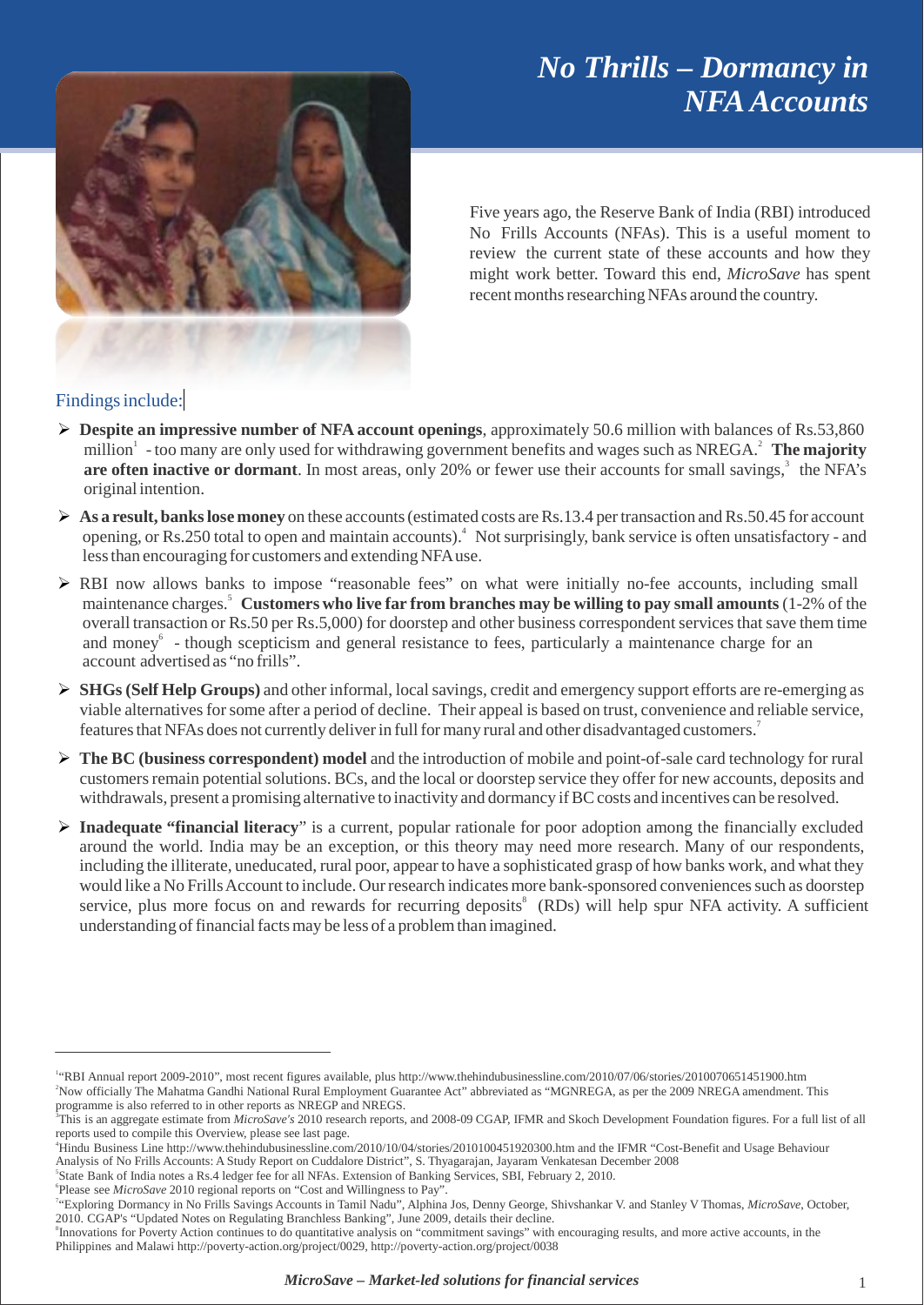#### **Proximity, Convenience, Security**

Poor adoption ultimately comes down to three deterrents: Proximity, Convenience and Security.<sup>9</sup> These deterrents are inevitably magnified if money is involved. And further magnified if very little, very precious money is involved. Any initiative seeking to change behaviour must address these concerns and, thus far, our research indicates No Frills Accounts have not.

Too often, NFA customers live too far from branches to use their accounts more than once or twice a month. Too much effort and expense are necessary for even simple transactions and almost no aspect of banking servicesis "convenient" for them. Finally, their sense of security and confidence, while improved because banks inspire both, is not enough to overcome the discouraging barriersimposed by distance and difficulty. So the majority do not use their NFAs, or use them only to withdrawmoney unavailable via other channels.

It is tempting to blame the banks, blame a flawed BC model, blame regional and federal regulations and bureaucracy. It is also tempting to assume that adoption takes time and that in another five years, internal remittances, stronger inducements to save, and improved mobile and other technology - or some motivator we cannot yet discern - will encourage more active engagement and many of these adoption issues will disappear. This is why qualitative research matters. We will not know how to make NFAs work better and how to extend financial inclusion unless we continue to pay close attention to each individual customer's needs and concerns.

#### **ARelevant Digression**

In 1986, US banks despaired of ever inducing more than 15% of their customer base to use ATMs. This was a particularly frustrating failure in US border states and large cities with large, low-income immigrant populations - for all the same reasons NFAs are currently experiencing. Reluctance to use such an obvious convenience seems impossible to us now: everyone, everywhere uses ATMs and many NFA customers would dearly love access to cash via terminals.

In that era, however, customers felt the early models were unsafe (most were on outside walls with poor lighting and no surveillance) and their anxiety about what was happening to their money "inside that machine" was illogical but also insurmountable. Interviews with low depositors at branches - using the ATMs or waiting in long lines for tellers - revealed many would be far happier with a well-lit, indoor space equipped with a video monitor and "hotline"

#### **NFA: Mixed Results in South Africa**

India is not alone. The experience with NFAs in other countries has been mixed as well.

South Africa's approximately 6 million *Mzansi* accounts offer an interesting comparison because they, too, have a high dormancy rate (42%), a heavy focus on cash-withdrawals-only for the active accounts, and no appreciable difference in savings. (Twothirds of these account holders had never used a bank before and South Africans save less than Indians, but a Bankable Frontier Associates 2009 in-depth household study showed no change in financial management or behaviour attributable to the *Mzansi*  account.)

This is surprising if only because South Africa's four largest commercial banks, together with the state-owned Postbank, have worked hard since the outset in 2004 to incorporate the best of network technology in these low-income accounts. All *Mzansi*  account holders have access to the participating banks' 10,000 ATMs at no additional cost, plus cash-in/cash-out and payment via point-of-sale sale retail terminals.

The banks are also losing money (one reports average loss of Rand 4.70 or US\$0.75 a month per active *Mzansi* account) despite their expectations of breaking even or incurring more manageable losses.

Nevertheless, national awareness is high and improving, *Mzansi*  account openings continue apace, and approximately one-fifth transition successfully to credit relationships and increased deposits with these accounts.

Compiled from "The *Mzansi* Bank Account Initiative in South Africa: Final Report," Bankable Frontier Associates (2009[\).](http://www.finmark.org.za/) [www.finmark.org.](http://www.finmark.org.za/) za and [http://microfinanceafrica.](http://microfinanceafrica/) net/tag/finmark-trust/

support phone; a better user interface with a slanted, not vertical, screen so the menu choices lined up properly with the adjacent buttons; and, for Citibank's customers, a new card-reading system to insure their bank card never left their hand. In-depth questioning led to substantive redesigns which led in turn to massive user adoption in all customer categories.<sup>10</sup>

<sup>9</sup> These are the principal barriers to user adoption most micro-finance studies use. **Time, Effort and Anxiety** are also widely accepted as the three key deterrents to new technology adoption, particularly technology linked with financial services. For more information, please see the work of ethnography an[d social psychology](http://www.leadersintheknow.biz/Portals/0/Publications/CBK_vita_usability.pdf)  researchers D[r. Stefana Broadbent http://www.ucl.ac.uk/anthropology/digital-anthropology/fellows/s\\_broadbent.php](http://www.ucl.ac.uk/anthropology/digital-anthropology/fellows/s_broadbent.php) and Dr. Charles Kreitzberg [www.leadersintheknow.biz/Portals/0/Publications/CBK\\_vita\\_usability.pdf](http://www.leadersintheknow.biz/Portals/0/Publications/CBK_vita_usability.pdf)

<sup>&</sup>lt;sup>0</sup>Numerous papers and lectures cover this topic including Dr. Kreitzberg's work (Ibid,6) Dr. Janet Aster[off www.janet.asteroff.com,](http://www.janet.asteroff.com/) IEEE Security Symposium, "The Usability Risk," [A.B. Platt, October 1999; http://www.computer.org/portal/web/csdl/doi/10.1109/RELDIS.1999.805130,](http://www.computer.org/portal/web/csdl/doi/10.1109/) among others.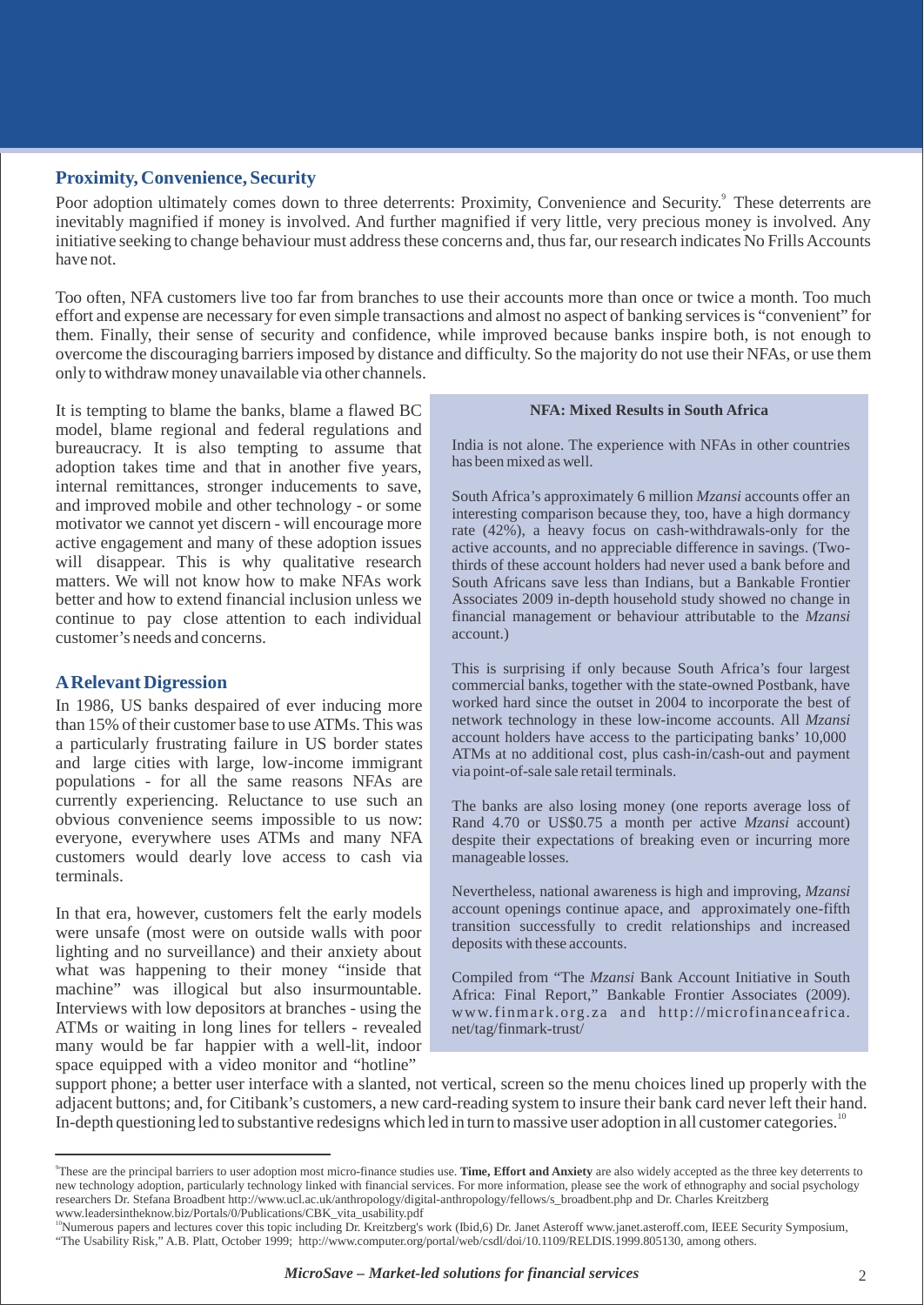#### **ComparableMotivators**

*MicroSave* and other NFA research have yet to identify the magic motivators that will resolve all the customer issues inhibiting NFA success. We have inferred, however, from our NFA interviews and many years of related experience that the following might encourage more use:

- **Better service**. These include easier access to cash and deposits via debit cards, BC doorstep service, and a more stable, efficient BC and agent model.
- **More incentives**. Save more, pay less. Transact more and maintain higher balances, enjoy greater benefits.
- **Better access and more control** viamobile phones and othersmall, portable devices.



#### **The Longer-Term Vision for Mobile Enabling Technology**

**Within the next five years**, mobile network operators and handset manufacturers envision even basic phones in India will be Java-enabled . Pricing will likely follow the global trend of cheap phones/tiered services.

Java phones mean easier and more extensive interfaces will be available, especially for the sub-literate, than the current limitations imposed by SMS and USSD. (A *MicroSave* study in Bihar in 2009 revealed that most people could only read number, not text, for bank balance information via mobile.)

**Within the next decade**, Symbian and 3G may be possible for most target NFA customers enabling internet access, full graphic and audio interfaces, and, potentially, an alternate currency featuring phone units and upgraded versions of the encrypted emoney digital transfer systems most banks use today.

**Liquidity management and the agent networks** that currently support it are worrisome for everyone developing financial services in rural areas. Eliminating cash will not eliminate all problems - and it will of course create new ones - but NFA customers and other small depositors will be the first to benefit frome-money and fewer human intermediaries.

Complied from *MicroSave*/Eko, "Remittances & User Interface" in Bihar, 6/2009. CGAP, [http://technology.cgap.org/,](http://technology.cgap.org/) internal Vodafone, Swisscom AG, Zurich Insurance white papers, Tata Teleservice phone conference, October 2010.

Improved NFA use will also depend on external factors that we all have limited ability to influence: the impact of mobile technology on account activity and BC/agent networks, how fast "basic" phones will improve for most NFA customers, and who else may be tempted to fund these initiatives. Currently, this space is still dominated by banks, MFIs and government/non-government organisations. Mobile network operators and technology service providers are increasingly interested and involved. Insurance companies are also preparing for a largerrole.

#### **Research Background and Methodology**

These and other issues are well worth noting in this Overview and we welcome discussion. Our focus, however, in this document will be the highlights of the research so far.

We have of course included statistical data to support our conclusions; however, the important focus of this Overview is not a quantitative analysis of less than optimal NFA use. *MicroSave* seeks instead to share insights from our research as to why both NFA customers, and the financial institutions that serve them, find these accounts to be less helpful in furthering financial inclusion than RBI's vision for themhad hoped.

Between April and October 2010, *MicroSave*  conducted three intensive "Exploring Dormancy in No Frills Accounts" studies in Uttar Pradesh, Delhi,

Rajasthan and Tamil Nadu. Sites included urban, semi-urban, suburban and rural locations. Overall, *MicroSave's* research team interviewed 997 respondents in 188 sessions. These sessions were primarily conducted through focus group discussions supplemented by some individual interviews, and in certain cases, phone interviews or sessions set up to rank NFA product attributes. *MicroSave* talked to both financial service providers (retail bank staff, MFI and NGO personnel) and to NFA customers. In this research study, customers are predominantly female, between the age of 18-46, with variations per region for literacy and education. The highest literacy is 60%; the lowest is approximately 33%. Most are daily wage labourers, and the research reveals that many only opened an NFA to receive NREGA and other government benefits.

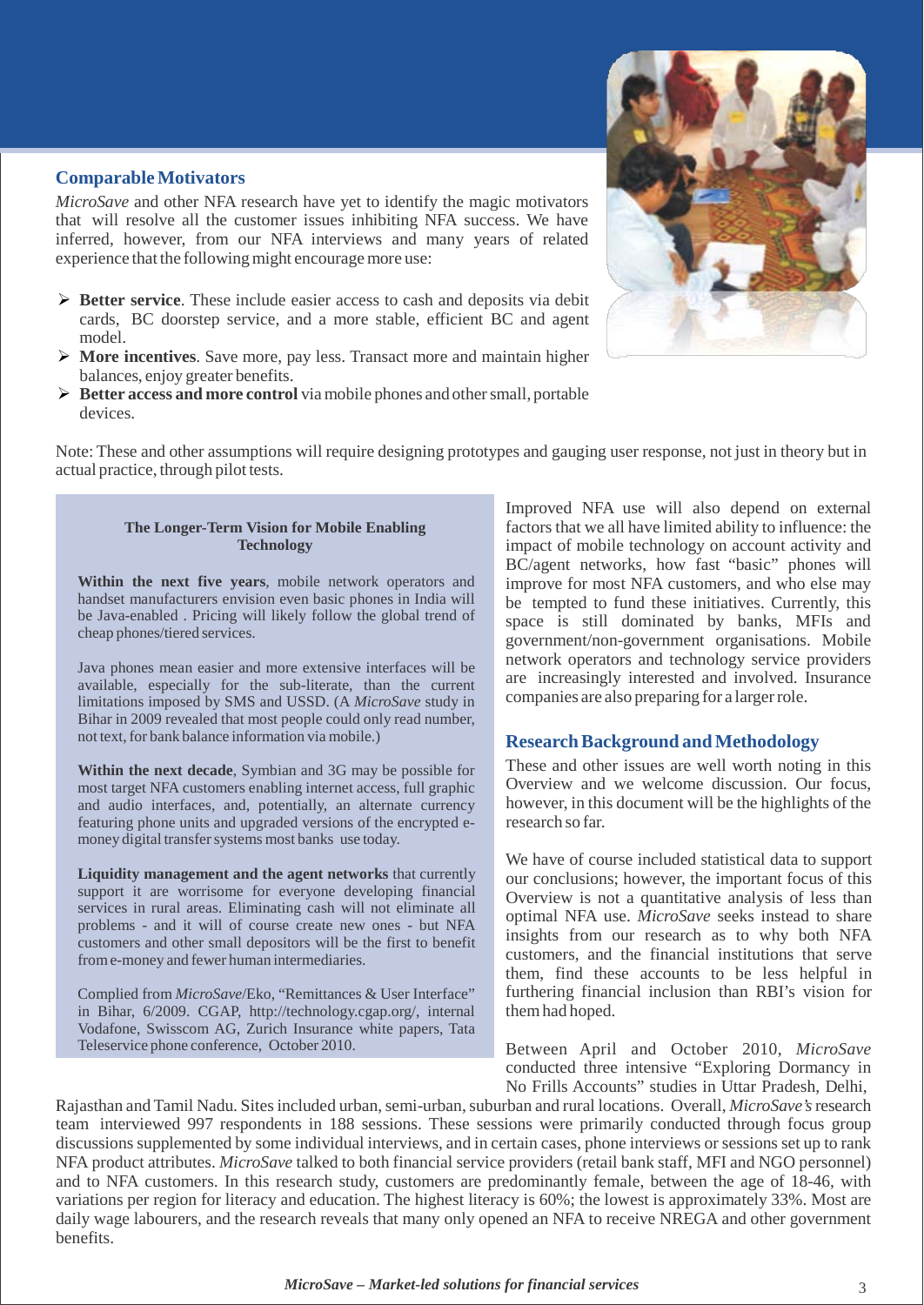### **Research Highlights**

The first eight charts below cover the overall profile of our NFA research, reasons for opening an NFA, if those reasons and objectives were fulfilled, and customers' understanding of their accounts. Please see sidebars for more explanation.



The sample includes 72% female and 28% male respondents. The imbalance of the sample is due to NGOs/MFIs facilitating most of the field work. Both groups work primarilywith local women.

About 80% are 18-45 and primarily earn incomes as agricultural and other daily wage labourers. This percentage is also high as many such labourers only opened their NFAs in order to receive their NREGA wages.

More than half of the respondents are illiterate in many locations, though a good number have attended school.<br>Only 2% have completed college.





n- no. of respondent responded to the question and  $\Sigma$ n – total no. of respondents



*MicroSave – Market-led solutions for financial services* 4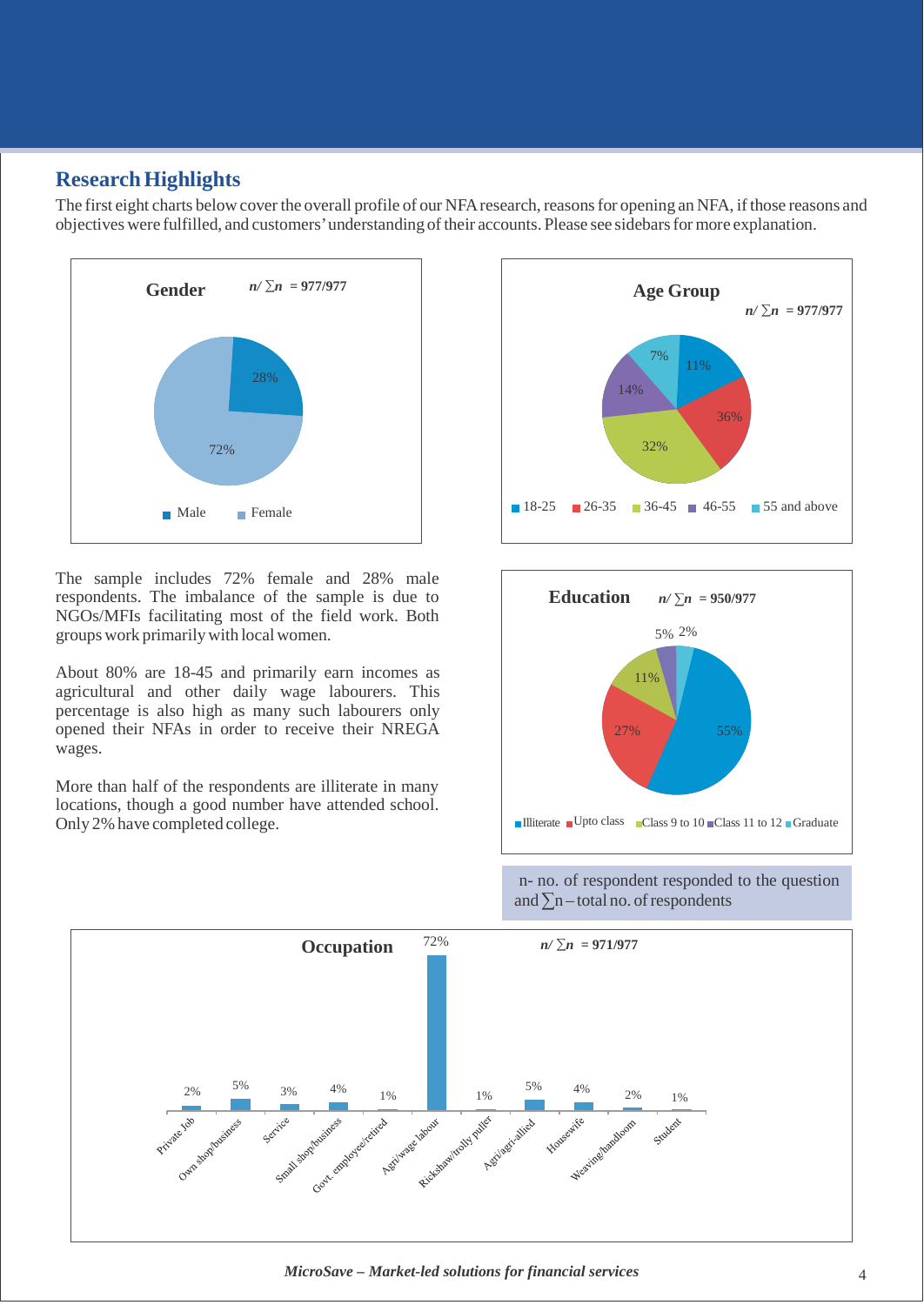



*n- no. of respondent responded to the question*   $and \sum n - total \, no.$  *of respondents* 

When asked why they opened an NFA, the majority claimed they did so to receive NREGA wages and other government benefits such as widow pension, old age pension and student's scholarships. (In certain areas such as Rajasthan, the percentage NREGA recipients are much higher and the reasons for opening NFAs reflect this). Respondents also chose this account to deposit and withdraw small savings as necessary. Other reasons: peer influence, and the chance to open a cheap (almost free) account with fewer KYC formalities.

And though a healthy majority claim their objectives for opening the account were met, respondents in 42% of the sessions either disagreed or disagreed partly. Reasons for dissatisfaction include: difficulty depositing small savings in person at distant branches, poor service and facilities at those branches.



*MicroSave – Market-led solutions for financial services* 5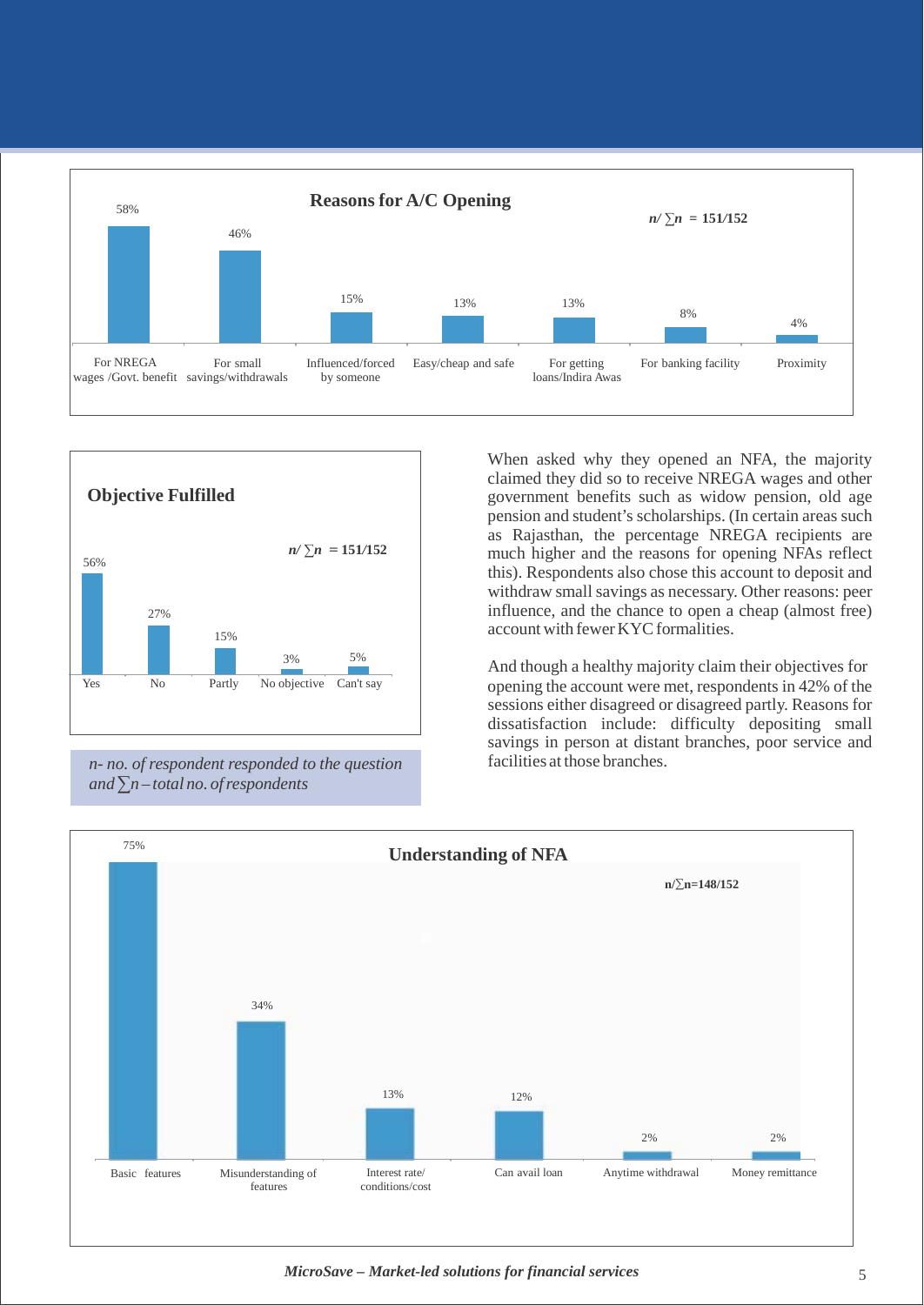More than 85% of the accounts are less than three years old as banks have only responded to government pressure and begun promoting NFAs in past few years.

About 75% of respondents understand the basic features of the NFA account such as saving facility, zero balance account and limit on transaction amounts and frequency.

Too many, however, have a limited or inaccurate understanding of their NFAs, apparently due to bank inattention at account opening and during subsequent branch visits.



The next four charts focus on periods of NFA activity and frequency of use, and the likes and dislikes that underlie usage or inactivity.



*MicroSave – Market-led solutions for financial services* 6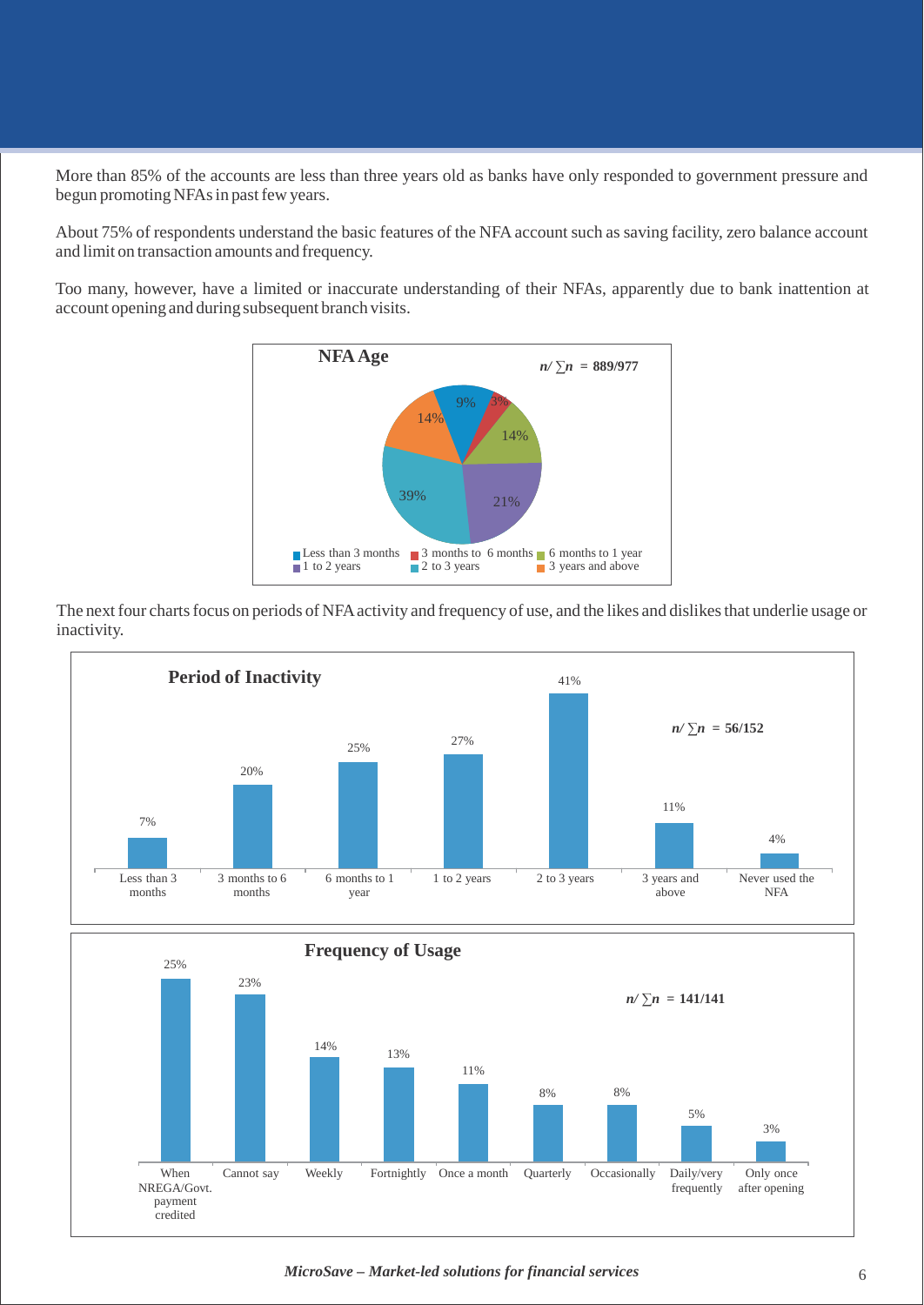

In 25% of the focus group discussion, respondents noted that they use their No Frills Accounts only when NREGA wages or other government benefits are credited. (These figures were higher in areas where NREGA recipients are more numerous). Almost the same number could not specify how often they used their accounts. In most cases, usage is infrequent. In 5% of the sessions, respondents transact on a daily or weekly basis. This frequent activity occurs in areas where agents allow deposits and withdrawals at the respondent's doorstep. FINO's agents in Varanasi, U.P., are one example.

*"Jab Pradhanji ka paisa aata hai, tabhi jakar nikal lete hain".*("Whenever Pradhan's money (NREGAWages) comes, we go for withdrawal".)





*MicroSave – Market-led solutions for financial services* 7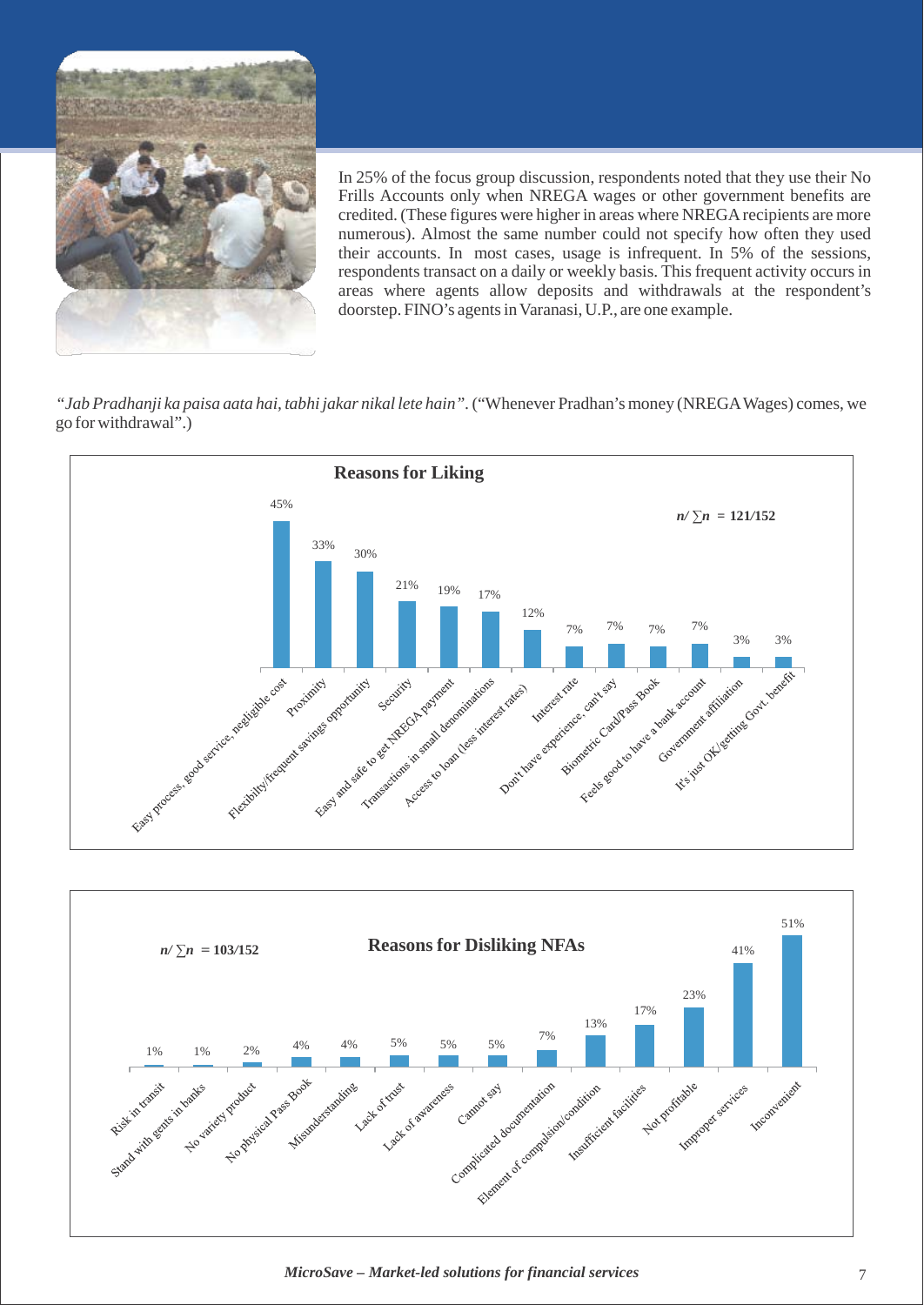In order to make NFAs more appealing and to encourage more regular use, researchers asked respondents about what they liked, and disliked, about their accounts.

In about 45% of the sessions, respondents said they appreciated the easy account opening and transaction process, negligible cost, and, at their branches, the good service they received. Proximity and thusthe ability to make frequentsmall deposits were also important. Security in general and security of their government benefits were mentioned as well.

When asked about dislikes, respondents in 51% of the sessions noted the inconvenience of accessing their account, specifically poor Business Correspondent locations, travel time to and from their branch, long queues and technology failures while there, and poor service overall. They also noted the NFAs' lack of cheques and ATM cards, ill-informed BCs (particularly for cash withdrawals), and an inadequate BC network.

#### **Business Correspondents—andWillingnesstoPay for theirServices**

Asthe data in these charts indicate, proximity of banking services and helpful, well-informed bank representatives are the principal reasons for liking (and using) or not liking (and too often not using) NFAs.

To help address limited branch networks in rural areas and the high cost of travel for very small transactions, RBI introduced Business Correspondents in 2006 to serve as representatives and carry out transactions on the banks' behalf in villages and other inaccessible areas. More recently, RBI has eased restrictions for Mobile Network Operators (MNOs) and other for-profit companies, allowing them to become more directly involved in the BC model. Of 50 public sector and commercial banks, 27 have implemented BC or agent model and some 14 million new accounts have been opened, many with the assistance of technology service providers.<sup>11</sup>

The BC model's principal dilemma, however, is apparently not customer satisfaction, but the high costs of recruiting, retaining and motivating BCs and covering BC operating expenses. To address this problem, RBI once again intervened and permitted "reasonable" service charges to help defray BCs' high costs and to encourage greater bank participation.

. Banks and BCs welcomed this recommendation, but the difficult questions remain unanswered: how much is a "reasonable" charge for BC services - and are customers willing to pay them? To find out, *MicroSave* interviewed 251 savings account holders in three rural U.P. districts for a study, "Cost and Willingness to Pay In Uttar Pradesh", in September 2010.

Findings include:

- **► Bank transactions are difficult** for most study participants (for all the reasons already cited in the NFA research) and 77% lose Rs.10-50 in direct costs for branch visits, more if lost wages are included.
- $\triangleright$  For those customers living more than 3-5 kilometres from bank branches, the business correspondent concept holds strong appeal.
- **Many of these remote customers claim they would accept a small fee** for withdrawal and account-opening if they could forego monthly/bimonthly branch visits. Price sensitivity is high, however, as is awareness of how banks make money. Few think fees are acceptable for savings.
- $\triangleright$  In more than half the sessions, respondents prefer a percentage system to flat-rate fees and most seem to agree on a fee of **1% of the transaction amount**. For those who most enthusiastically support theBC model, 1-2% of the transaction amount is acceptable.

Twenty-three percent want to pay on a flat-rate basis. They prefer paying Rs.1-10 per Rs.1,000. Thirteen percent prefer an annual fee. The fee range in these instances is Rs.50-150.





<sup>11</sup> Report of the working group to review the business correspondent model", Reserve Bank of India, August 200[9,](http://rbidocs.rbi.org.in/rdocs/PublicationReport/Pdfs/BCFRFW1908009.pdf) <http://rbidocs.rbi.org.in/rdocs/PublicationReport/Pdfs/BCFRFW1908009.pdf>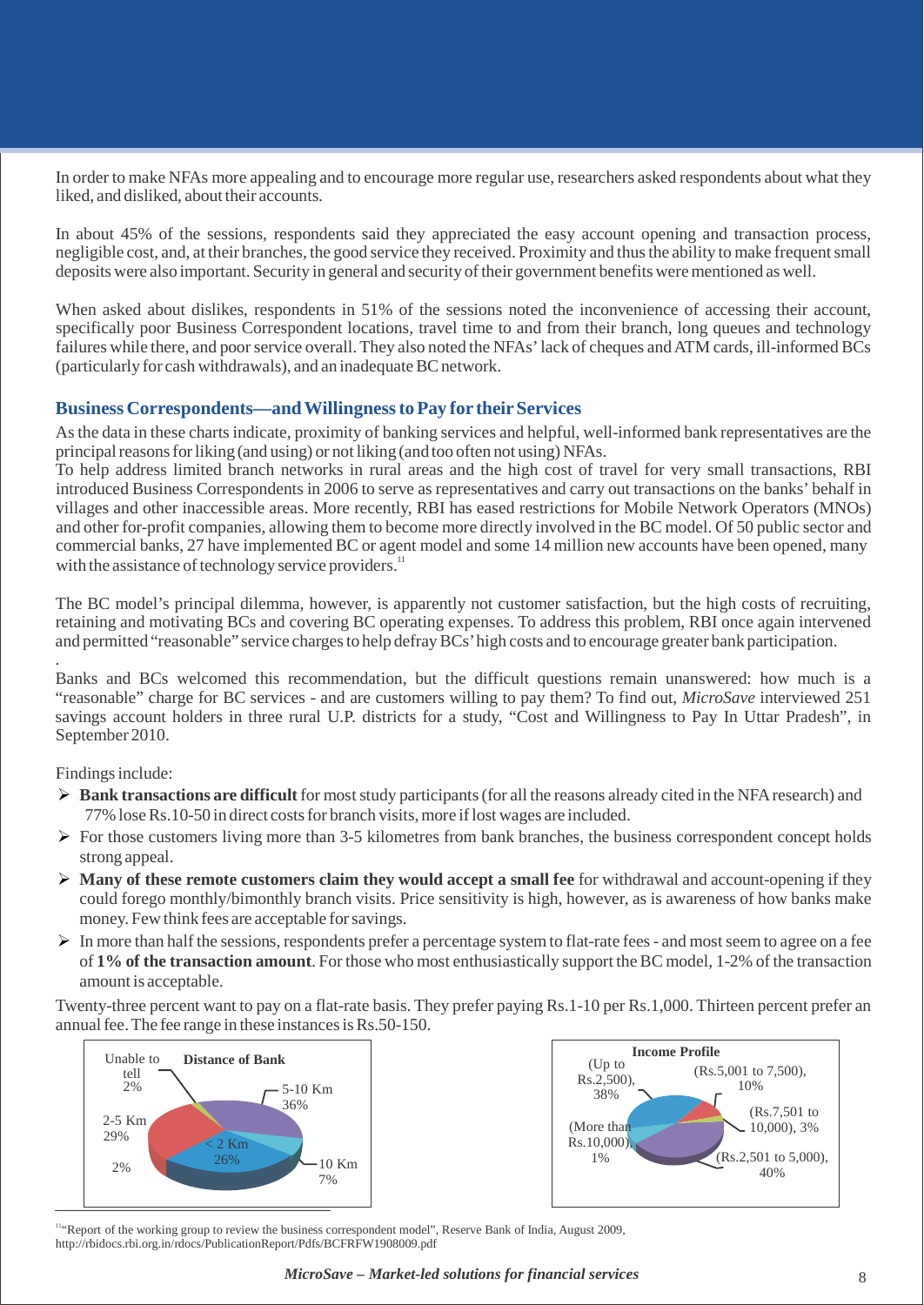## **Findings**





*"Gaon kee janta bhee suvidhaon ke liye bahut door nahin jaana chahti".* (Residents of village too, do not want to travel far for services.)





*"Agar baat samajh mein aa gayi toh fees de denge gaaon ke log, par zyada fees bhee nahi de payenge".*  (If people in the village understand the concept of the BC service, they will pay for using it. But the amount has to be reasonable for them to use it).

*"Gaon mein koi bhee fizool kharchi nahi karna chahta. Ek seema ke andar wajib kharch dena pada gaon mein suvidha ke liye toh log denge".* (No one in the village wants to incur unnecessary expenses. If a reasonable amount is charged for the banking facility in the

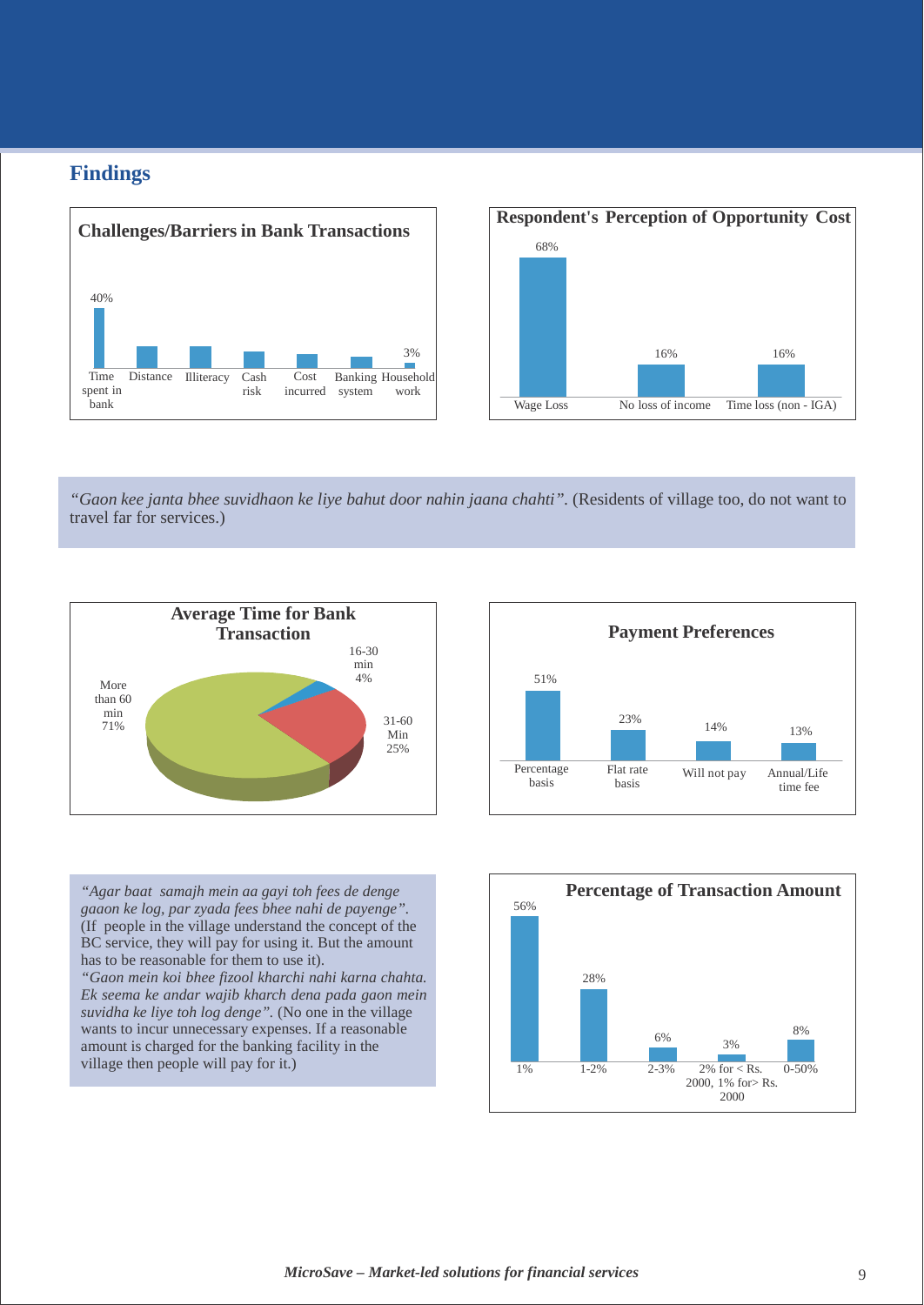

#### **Case Study: NoFrillsAccount with FINOBusiness Correspondent**

Name: Jitendra Prasad Gupta, **Age**: 21 **Village:** Navdar **Block:**Chahaniya **District:**Chandauli **Occupation**: Student (BA third year, Ramgarh) and Business (family grocery store) in Navdar

Jitendra opened a Union Bank of India **No Frills Account** at a FINO camp in Navdar. He found the account opening process quick and simple. FINO took his photo and delivered it six weeks later. Jitendra is not even aware of the bank where his account was opened. He says his account is at FINO "bank". He has been operating this accountfor more than a year now and has persuaded his brotherto open one, too.

Jitendra's FINO agent, the Union Bank of India's BC, livesin the same village and comesto hisshop regularly to facilitate transactions. Jitendra uses the account almost daily but keeps his Smart Card with the agent to insure against theft or loss. The agent always offers to keep cards but lets his clients decide. Jitendra feels safer doing this as he has a good rapport with the agent and does not have huge balancesin his account.

Jitendra lists the following advantages of using an NFA with BCs:

- **1. Transactions are easy via an agent**.It takeslessthan twominutesto complete a deposit or withdrawal.
- **2. Savings are also easy**. He uses his NFAas awallet to set aside short-termfunds.

"Isme dus dus rupaye jama karta hun, jab 50 ho jate hain to mobile recharge karwa leta hun". (I save Rs. 10 every time, and when it becomes  $\hat{R}s$ . 50, I recharge my phone with it.)

"Thoda thoda karke 1500 jama kiya account mein, naya mobile phone lana tha". (I kept saving small amounts and saved Rs.1,500 as I had to buy a new mobile phone.)

#### **3. High level of agent trust**

"Vishwas hai kyonki agent gaon ke hain". (I trust the agent as he belongs to my village.)

"FINO pe vishwas nahi hai, hame agent par vishwas hai, Chahe kisi aur company ka bhi ho par agent sahi hai to sab sahi hai". (I don't trust FINO, I trust the agent. It does not matter what company it is. If the agent is good, then everything is fine.)

- **4. Flexibility of depositsin any denomination**
- **5. Receiptsfor every transaction**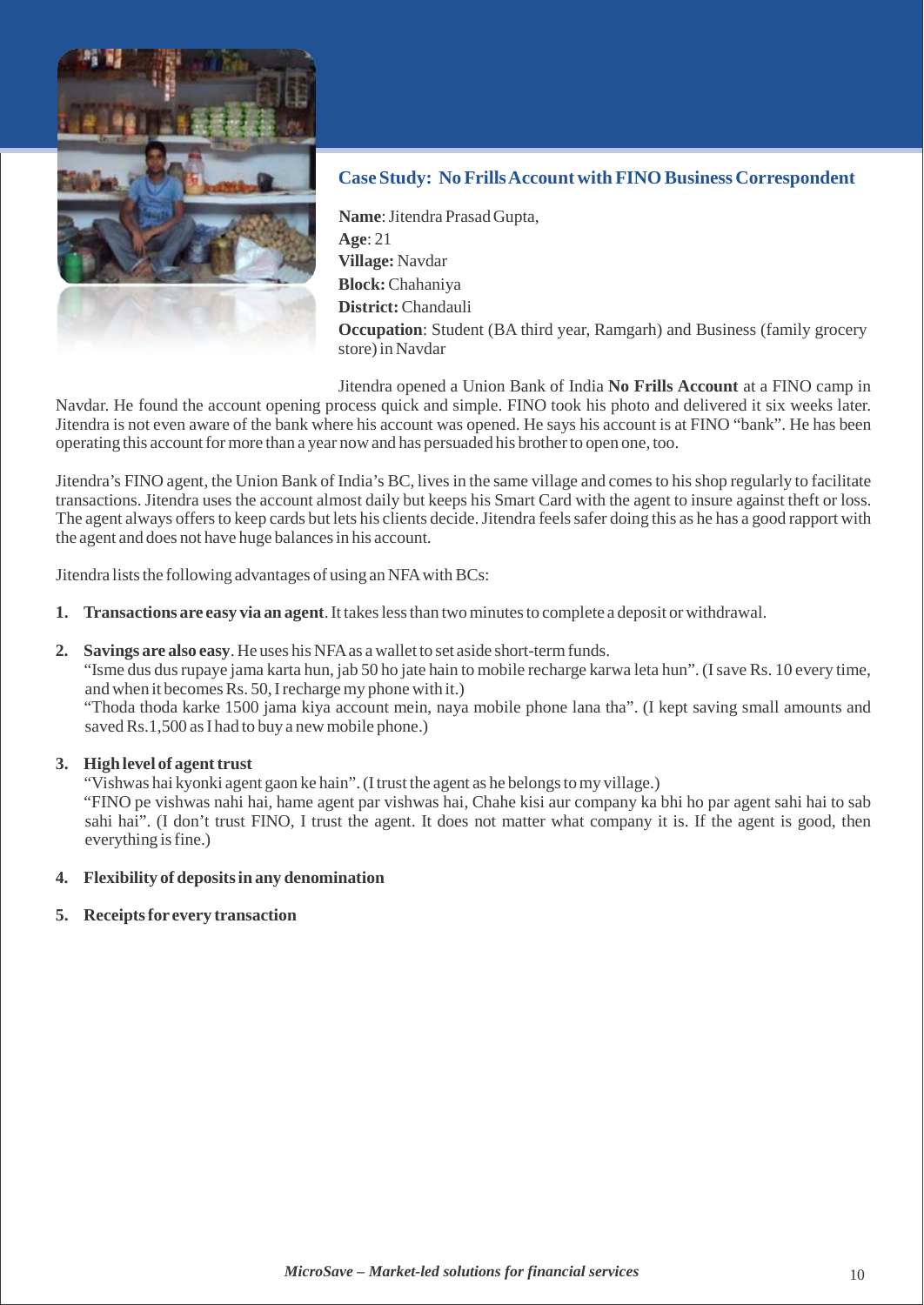

# **In Conclusion**

No FrillsAccounts have had a difficult history so far. DespiteRBI directives and the need to fulfil financial inclusion requirements, many banks have done a poor job of promoting, servicing and explaining the accounts to those who would most benefit from them. The rural poor, and other financially excluded target customers, have in turn too often only opened NFAs to withdraw NREGA and other government benefits. They are either unaware of the various options NFAs offer or, for the vast majority, visiting bank branches to use these accounts for small transactions is simply too expensive, too time-consuming, and just generally too unpleasant and frustrating an experience to pursue - or to repeat

anymore than is absolutely necessary.

The inevitable result for NFAs is high rates of inactivity and dormancy and a disinclination on the part of banks or customersto change their current behaviours.There are nevertheless hopeful indicatorsmoving forward.They include:

- $\triangleright$  A large and already established clientele;
- $\triangleright$  A functioning and relatively efficient money transfer system for government and other payments;
- $\triangleright$  A growing interest in the BC model and potentially willingness to pay for the services BCs offer;
- $\triangleright$  A predisposition to save and manage limited finances responsibly with or without banks and MFIs; and
- $\triangleright$  A push for mobile and other technology enablers in all financial services by network operators, technology service providers, insurance companies and othersinterested in newmarkets.

The first two achievements are already enviable, as any fledgling financial service focused on savings, not credit, for the unbanked can attest. Attracting new depositors with no previous need for retail banking requires strong motivators and even stronger guarantees of security and trust. Building a multi-bank and non-bank encrypted network to enable secure, on-time payments on a regular and irregular basis poses different but equally daunting challenges. NFAs have accomplished both and done so in a relatively short time.

Add to this encouraging foundation a BC model that isflawed, but clearly fulfilling many customers' needs better than the rural bank branches. We also see encouraging results from other studies in other parts of the world regarding "commitment" savings" with high rewards - and the concomitant impact on previously inactive accounts.<sup>12</sup> Finally, the growing presence of all the non-bankers (MNOs, ISPs, insurance companies, handset and other manufacturers) in these markets are likely introduce new reasons to use and extend NFAs.

Unlike financial institutions, the various service providers noted above have business models based on one-time sales, monthly subscriptions or premiums, maintenance contracts, and top-up schemes with sophisticated incentives to overbuy. Volume is critical to their success and they enjoy economies of scale with that volume that banks, bound by regulations, cannot. The non-bankers do not care how much money is in any given account or whether it is credit or debit; they care a great deal that the account is in constant use and upgrading whenever possible. They are also willing to spend far more time, money, and effort than the banks, NGOs or MFIs to market, educate and advertise what they hope will be their endlessly expanding market share.

Money is moving outside banks into a much larger and more flexible arena. This is happening slowly and grudgingly in Western economies. In India, and elsewhere in the developing world, the rationale to allow others to help promote greater financial inclusion isfar more compelling.

*MicroSave* looks forward to following and analysing these and other trends as they emerge in the coming years. For more explanation and details regarding all the issues raised in this Overview, please contact us or refer to the following list of *MicroSave* and related studies.

<sup>&</sup>lt;sup>12</sup>Ibid.8. Innovations for Poverty Action